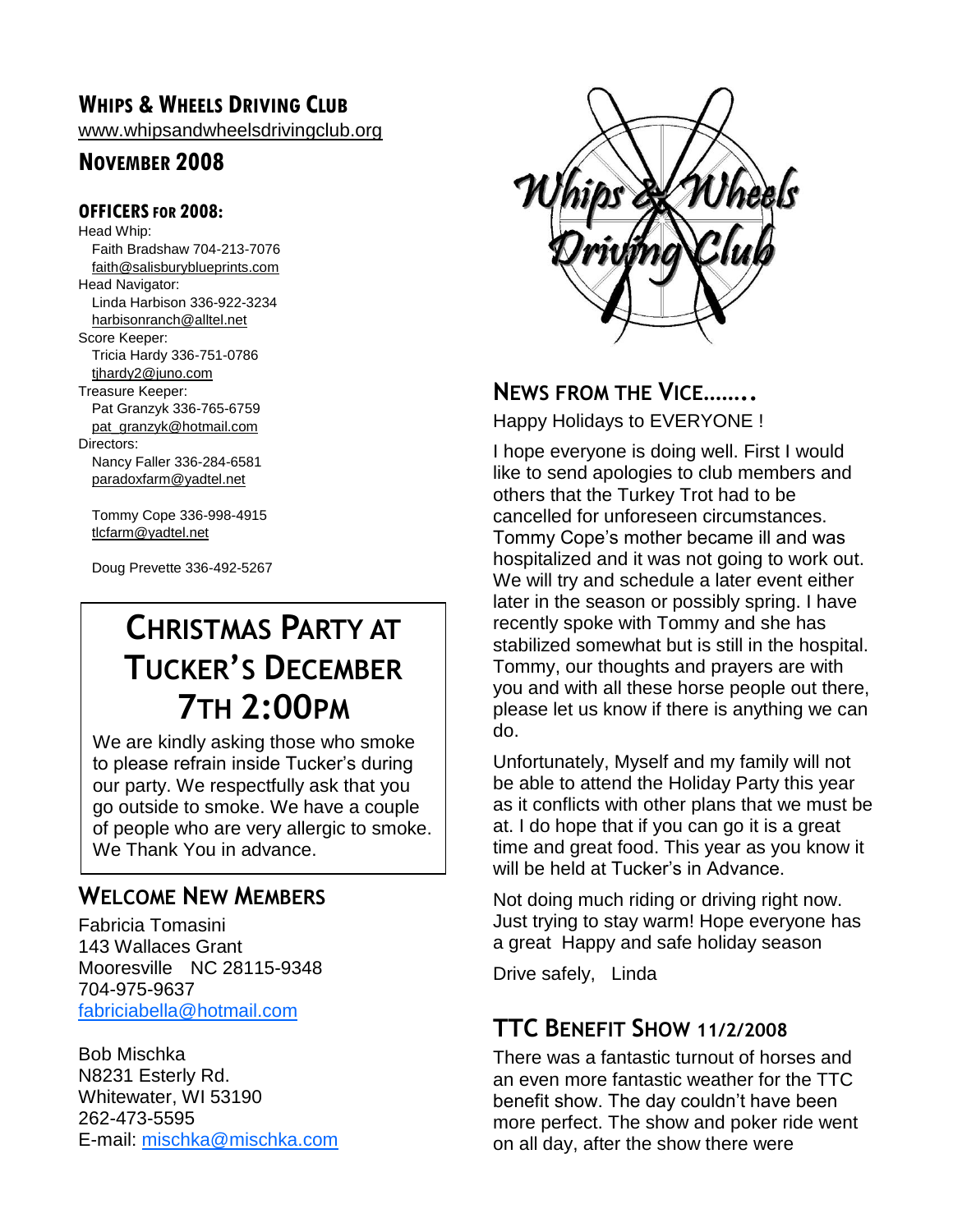horseback games in the arena. I asked about Precious & I and any other carriages doing the games but buy the time we returned from the Poker Ride Precious was just about done in and we were the only carriage there. I carried Jeff, Marilyn and Laura in the carriage out on the poker ride and we picked up all the arrow markers since we were the last to go through the course. What a beautiful place. The hills were pretty steep in places, poor Precious had all she could do carrying 4 people in the carriage. We finally had to empty the carriage of passengers towards the end where some of the hills were the steepest. It's no wonder she was "done in". Bev told me they raised over \$5700.00 to be split between the 5 people who lost their horses in the barn fire and H.E.R.O. (Horse Education Rescue Organization) raised \$1070.00 selling food. I talked to Beth McCashin about WWDC using TTC for an event and she would be VERY pleased to have us come out. I told her we had events planned through April but the rest of the year is open for us. She said May, June & July are bad since they are usually haying, but anytime after that…...Ideas or suggestions anyone? Any one willing to work with me to set something up?

## **CAN ANYONE HELP?**

#### Pat Land here

I was at DCLAH yesterday and Dr. Lisa Baucom told me about a 15yo, 16hh Percheron or Shire mare (Dr. B wasn't sure of her breed, she is grey) who has squamous cell carcinoma in her eye. The mare was given away once already, treated @ two years ago Dr. B removed most of the third eyelid at that point. The squamous cell is back and the eye probably needs to be removed - Dr. B heard about the mare's plight day before yesterday but has not seen her. This mare rides and drives. The folks who have her now are willing to give her away. Do you think you could post to the WWDC members to see if anyone wants to take her on? I would be willing to raise

money for her surgery - probably around \$700-800. Thank you. Cheers - Pat Land Email: [landwink@aol.com](mailto:landwink@aol.com)

### **BEST WISHES FOR SPEEDY RECOVERIES**

Amanda Cochran's Father has been very ill and Tommy Cope's Mother fell and is in the Hospital in ICU Our best wishes go out to you.

### **RENEW MEMBERSHIP EARLY**

Time to start thinking about renewing your membership! Any time after November first takes you through all of 2009. WWDC Events generally run \$15.00 (now \$20.00 for nonmembers). A single membership will pay for itself if you come to 3 events!

### **SCHEDULE FOR 2008:**

\*Regardless of the event being held, visitors and spectators are ALWAYS welcome. Please come and check us out!\*

#### **December 7th, 2008 2:00pm Sunday**

WWDC Christmas Party at Tuckers Restaurant in Advance. *MUST RSVP by paying in advance for your dinner.* See BOD minutes for the menu. Dirty Santa: each person wishing to play the Dirty Santa game needs to bring a gift (\$15.00 limit.) If you bring a gift you will get a gift. If you plan on attending you need to send Faith \$7.00 per person by Friday November 28th to reserve your meal(s). Faith Bradshaw 355 York Road Salisbury NC 27148

#### *\*BYOL= Bring Your Own Lunch!*

### **CLASSIFIEDS:**

*NOTE: Ads will run for 2 months then be deleted unless you request them to be run for another 2 months.*

**08/11** Unfortunately, I am unable to store and care for about 6 complete sets of Leather Harnesses that I inherited.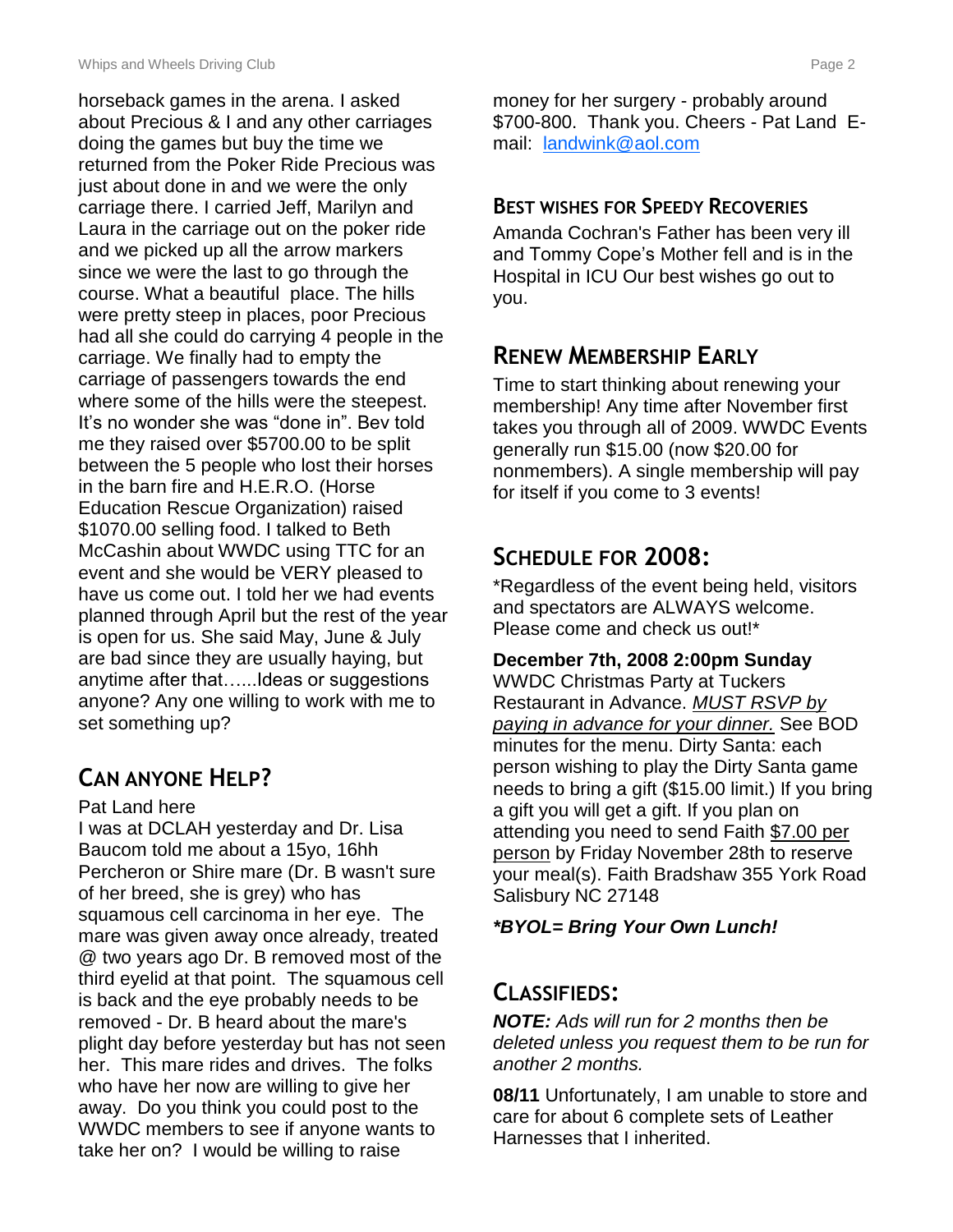Smuckers 4 in hand patent black show harness with 4 collars...horse size

Same as above but in pony size, black and gold trim

Russet and Brass Tandem pony harness set, very clean, polished and ready to go, super supple Russet and Brass Tandem set for full size horses.

I have matching reins for some of the above, as well as traces. My dining room is stacked 2 feet high with this stuff and I need to move it. I have talked to people at the Martin Sale in VA and the 4 in hand sets should bring between 3-4 grand at auction this fall. Larry- -336-399-0937

Sorry to bother you all again. I wanted to let you know that the russet harness I thought was a tandem pony turned out to be a Pair......If you know anyone looking I will let it go for \$1000. It is on EBAY this week for 1200 and it is in super clean and soft condition. Here are the measurements: Headstall: 33'-38" from bit-over head-back to opposite bit. Saddle d ring to crupper contact on tail: 38" (with plenty of adjustment)Saddle girth: 70-76 +/-

**08/11** Pony size Meadowbrook cart. Like new condition, beautiful black trim and patent shaft covers. Green seats. Wood dash with whip holder. Used on 13.2h pony. Good for show or pleasure driving. Measurements are: shaft length-75", width (narrowest)26" to (widest)35", axle width-61", seat width-41" and wheel size-44". \$1200 Call 336-643-1793 or email [Thoy3@aol.com](mailto:Thoy3@aol.com) to set up time to view &/or try on your pony. Erin Hoyle

**08/12** Oak Wagonette seats four. Make by Mill Run carriages in Pa. Upholstered seats with covers. Pole and shafts ( Single or pair) Size for large Hafflinger to small draft. Asking \$4200. Please call 704 213 7076. Faith Bradshaw Salisbury NC

**09/01** Phaeton gig, Brewster green, green upholstery, patent dash, lamp brackets, Beautiful show cart, ready to go to shows! 72" shafts, wheels 42", \$4000 Call 336-643- 1793 Erin Hoyle for more info.